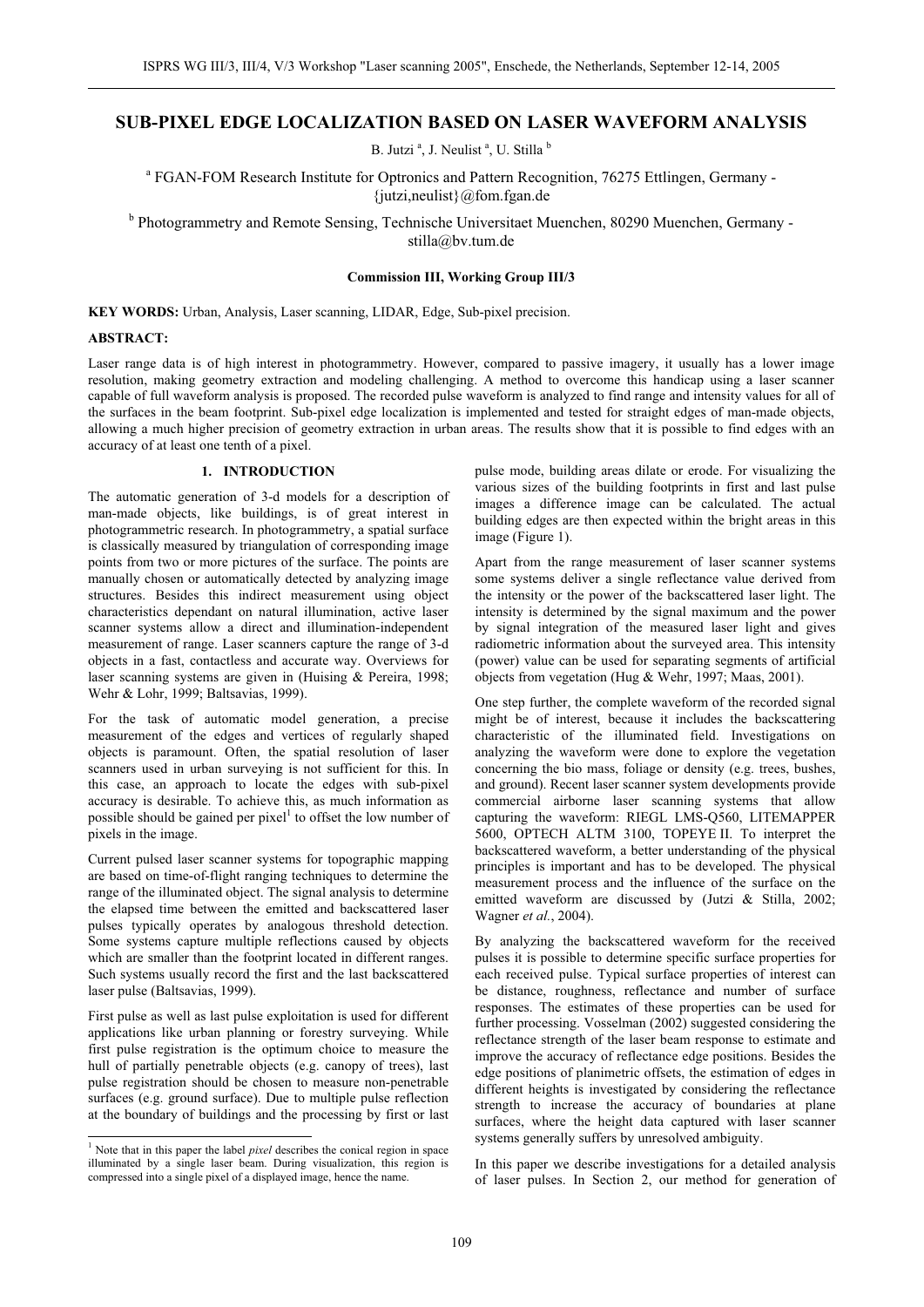

Figure 1. Sections of an urban scene (Test area Karlsruhe, Germany).

- a) elevation images captured by first pulse mode,
- b) elevation images captured by last pulse mode, c) difference image of first and last pulse mode,
- d) section of the difference image (building
- boundary).

synthetic test data is discussed. A description of the general waveform analysis, image segmentation and surface boundary extraction can be found in Section 3. The actual sub-pixel edge localization algorithms are developed in Section 4. Section 5 presents results and a discussion of the merits and flaws of the method.

# **2. DATA GENERATION**

To simulate the temporal waveform of the backscattered pulses a *scene model* (i) and a *sensor model* (ii) is required (Jutzi & Stilla, 2004).

## **2.1 Scene modeling**

#### 2.1.1 Scene representation

For a 3-d scene representation, our simulation setup considers geometric and radiometric features of the illuminated surface in the form of a 3-d object model with homogeneous surface reflectance.

# 2.1.2 Sampling

The object model with homogeneous surface reflectance is then sampled at a higher spatial resolution than the scanning grid we simulate and process, to enable us to simulate the spatial distribution of the laser beam. Considering the position and orientation of the sensor system we receive high-resolution range and intensity images (45-fold oversampling, i.e. one image pixel is produced by averaging over 45x45 highresolution sub-pixels. The oversampling window size does not have any practical relevance if it is sufficiently large to not induce errors in a higher magnitude as those incurred by our discretized beam profile). Depending on the predetermined position and orientation of the sensor system, various range images can be captured.

#### **2.2 Sensor modeling**

The sensor modeling takes into account the specific properties of the sensing process: the position and orientation of the sensor, the laser pulse description, scanning and the receiver properties.

## 2.2.1 Orientation

To simulate varying perspectives, a description of the extrinsic orientation of the laser scanning system with the help of a GPS/INS system is used.

#### 2.2.2 Laser pulse description

The transmitted laser pulse of the system is characterized by specific pulse properties (Jutzi et al., 2002). We assume a Gaussian pulse energy distribution in both space and time, the spatial distribution thus being radially symmetric. With real data, the sampled actual pulse distribution depending on the used laser type can be used to model the edge appearance in the image (q.v. Section 4.1).

#### 2.2.3 Scanning

Depending on the scan pattern of the laser scanner system, the grid spacing of the scanning, and the divergence of the laser beam, a sub-area of the high-resolution range image is processed. By convolving this sub-area with the temporal waveform of the laser pulse, we receive a high-resolution intensity cube. Furthermore, the corresponding sub-area of the high-resolution intensity image is weighted with the spatial energy distribution of the laser beam, where the grid spacing is taken to be  $6\sigma$  of the spatial beam energy distribution (i.e. the grid lines are at  $\pm 3\sigma$  relative to the beam center) to take into account the amount of backscattered laser light for each reflectance value. Then we have a description of the backscattered laser beam with a higher spatial resolution than necessary for processing.

## 2.2.4 Receiver

By focusing the beam with its specific properties on the detector of the receiver, the spatial resolution is reduced and this is simulated with a spatial undersampling of the sub-areas.

Finally we receive an intensity cube spaced with the scanning width of the simulated laser scanner system and containing the temporal description of the backscattered signal. Because each intensity value in the sub-area is processed by undersampling, multiple reflections can be observed in the backscattered signal.

## **3. DATA ANALYSIS**

Algorithms are developed and evaluated with simulated signals of synthetic objects. First, a signal preprocessing of the intensity cube with a matched filter is implemented to improve the detection rate. These results are used to analyze the waveform of each pulse for gaining the surface properties: range, reflectance and number of peaks. Then the surface properties are processed with a region based segmentation algorithm. By the use of images the region boundary pixels derived from multiple reflections at the same spatial position are shared by separate regions.

# **3.1 Pulse property extraction**

Depending on the size of the observed surface geometry in relation to the laser beam (footprint and wavelength) different properties can be extracted (Jutzi & Stilla, 2003). In this paper we focus on the pulse properties average time value, maximum intensity and number of peaks.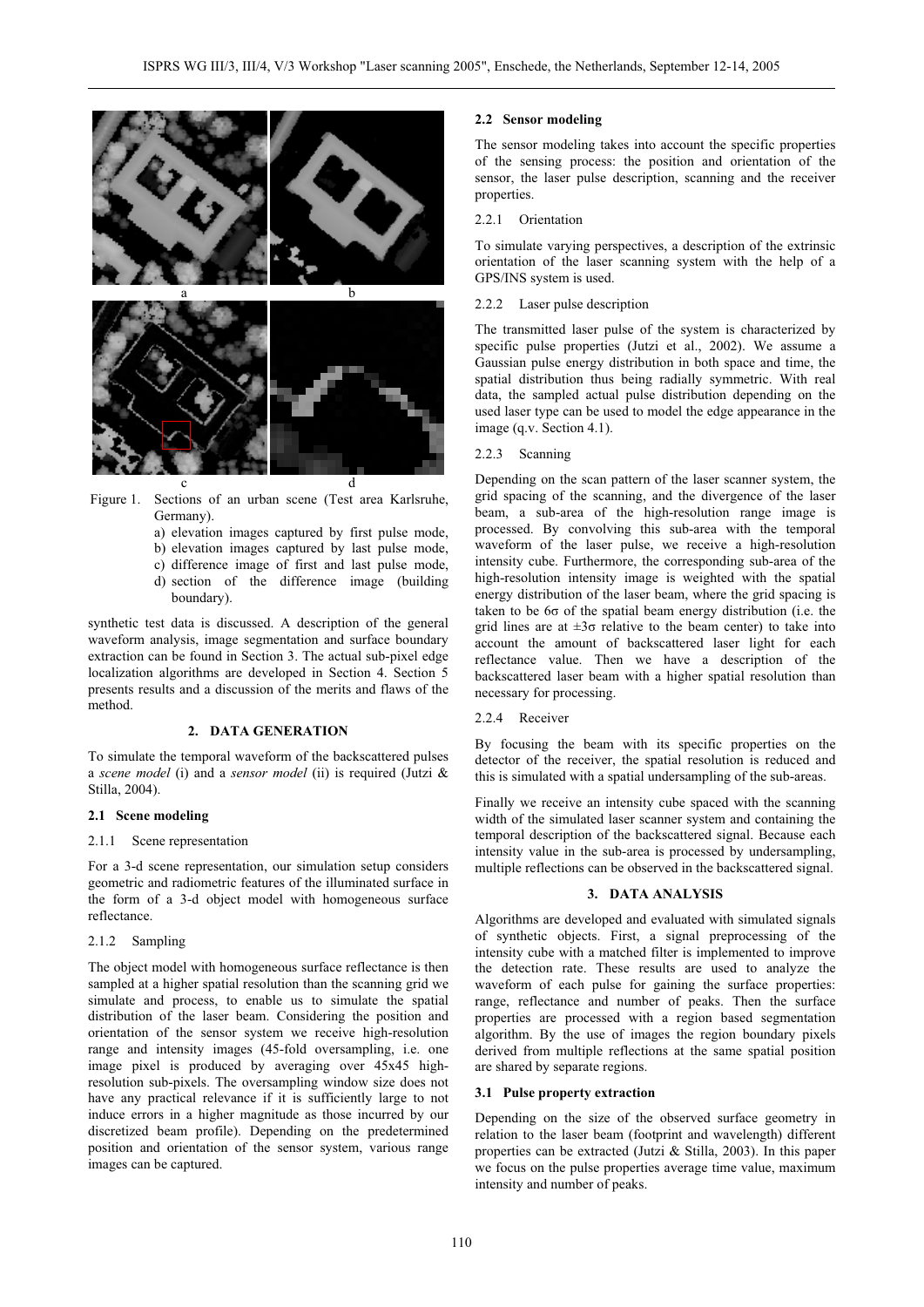- The average time value is processed to determine the distance from the system to the illuminated surface.
- The maximum intensity value is computed to get a description for the reflectance strength of the illuminated area.
- Multiple peaks in one signal indicate multiple surfaces at differing ranges illuminated by the beam. Therefore, they are clues to object boundaries.

For determining the property values for each pulse of the whole waveform the intensity cube is processed in different ways. First, the pulse has to be detected in the signal profile by using a matched filter. Then, a neighborhood area of interest in the temporal waveform is selected for temporal signal analysis.

For obtaining surface characteristics, each waveform of the cube is analyzed for pulse property values. For pulse detection it is necessary to separate each single pulse from the background noise. The number of detected pulses depends critically on this separation method. Therefore the signal background noise is estimated, and where the intensity of the waveform is above three times the noise standard deviation for a duration of at least 5 ns (full-width-half-maximum of the pulse), a pulse is assumed to have been found and a waveform interval including the pulse is accepted for further processing.

Typical surface features we wish to extract from a waveform are *range*, *roughness*, and *reflectance*. The corresponding pulse properties of these surface features are: *time*, *width* and *intensity*. Because of the strong fluctuations of the waveform, extracting the relevant properties of the waveform can be difficult. Therefore, the recorded waveform is approximated by a Gaussian to get a parametric description. Fitting a Gaussian to the complete waveform instead of quantizing a single value of the waveform has the advantage of decreasing the influence of noise and fluctuation. To solve the Gaussian mixture problem, the Gauss-Newton method (Hartley & Zisserman, 2000) with iterative parameter estimation is used. The estimated parameters for pulse properties are the averaged time value  $\tau$ , standard deviation  $\sigma$  and maximum intensity  $a$ :

$$
w(t-\tau) = \frac{a}{\sqrt{2\pi\sigma^2}} \exp(-\frac{(t-\tau)^2}{2\sigma^2})
$$
 (1)

To start the iteration, we use the actual parameter values (time at pulse maximum, width of signal at half pulse height, and pulse maximum) of the original waveform.

The averaged time value  $\tau$  of the estimated waveform is used to exploit the temporal form of the received pulses. The averaged range value *r* can then easily be determined by

$$
r = \frac{\tau c}{2} \tag{2}
$$

where *c* is the speed of light.

#### **3.2 Segmentation**

General approaches for segmenting laser range data, as those described by Besl (1988), usually do not take into account the additional information acquired by full waveform processing and therefore have to be expanded upon.

By using waveform processing, we are not only generating a range image, but in fact a whole set of data for each pixel. For the purposes of this paper, the features of particular importance

will be: range for each return pulse, intensity for each return pulse, and number of return pulses. The number of return pulses is used as a clue to region boundaries, while range and intensity further facilitate identifying homogeneous regions inside these boundaries. Without these multiple pulse clues, the region boundaries can not reliably be pinpointed with pixel accuracy. Since the sub-pixel localization scheme works on the intensity of pixels partially covering a surface, this pixel precision is necessary for the accuracy of the resulting edges.

Proceeding from these boundary clues, an iterative region growing algorithm examines the range properties of all pulses in the spatial neighborhood: if the range difference of a pulse and the proofing pulse is below a given threshold, then the pulse is connected and grouped as a new element to this region.

The segmentation leads to a description of image pixels as *region interior* or *region boundary*. The region interior is characterized by single reflections and fills up the region to the boundary. For each homogeneous region found in this manner, the average return pulse power  $P_0$  inside this region is calculated and stored. The region boundary pixels are connected in a 4-neighbor fashion, i.e. each boundary pixel has at least one neighbor in horizontal or vertical direction which also belongs to the boundary.

# **4. BOUNDARY REFINEMENT**

To achieve a higher precision for object localization and reconstruction, it is desirable to further refine these measurements (Figure 2a). Standard sub-pixel edge localization approaches use the intensity of grayscale images to obtain improved edge information. The intensity values acquired may form a grayscale image and thus permit the application of these algorithms to our data. But we will go one step further since the full waveform laser data has several advantages over passive optical images for this purpose.

For precise edge localization, it is important to know the properties of the data acquisition unit very well and be able to model the effects of a beam being only partially reflected by a given surface. This modeling will be explained in the first subsection. In the second subsection, we will show how this model enables us to determine the sub-pixel location of an edge in each pixel. The third subsection will examine a straightforward approach to determine edge direction using neighborhood information. Then we will detail our proposed scheme to use the complete edge information to fortify the edge estimate in the fourth subsection. The last subsection will deal with vertices and the problem of their precise localization in the image.

For the purposes of this paper, we will call the measured edge pixels of the image *boundary pixels*, or *corners*, if they do not belong to a straight edge. Furthermore, let the true geometry be denoted by *edges* and *vertices*, to clear up the description of our approach.

#### **4.1 Modeling the rasterized edge intensity profile**

As shown in the introduction to this Section, it is necessary to be aware of the meaning of the intensity values acquired alongside the range measurements. Therefore we will examine the results of a beam hitting a homogeneous surface perpendicular to the beam propagation direction assuming uniform reflectance for the surface.

An analysis of the spatial beam profile (Jutzi *et al.*, 2002) has shown that it can be approximated by a radially symmetric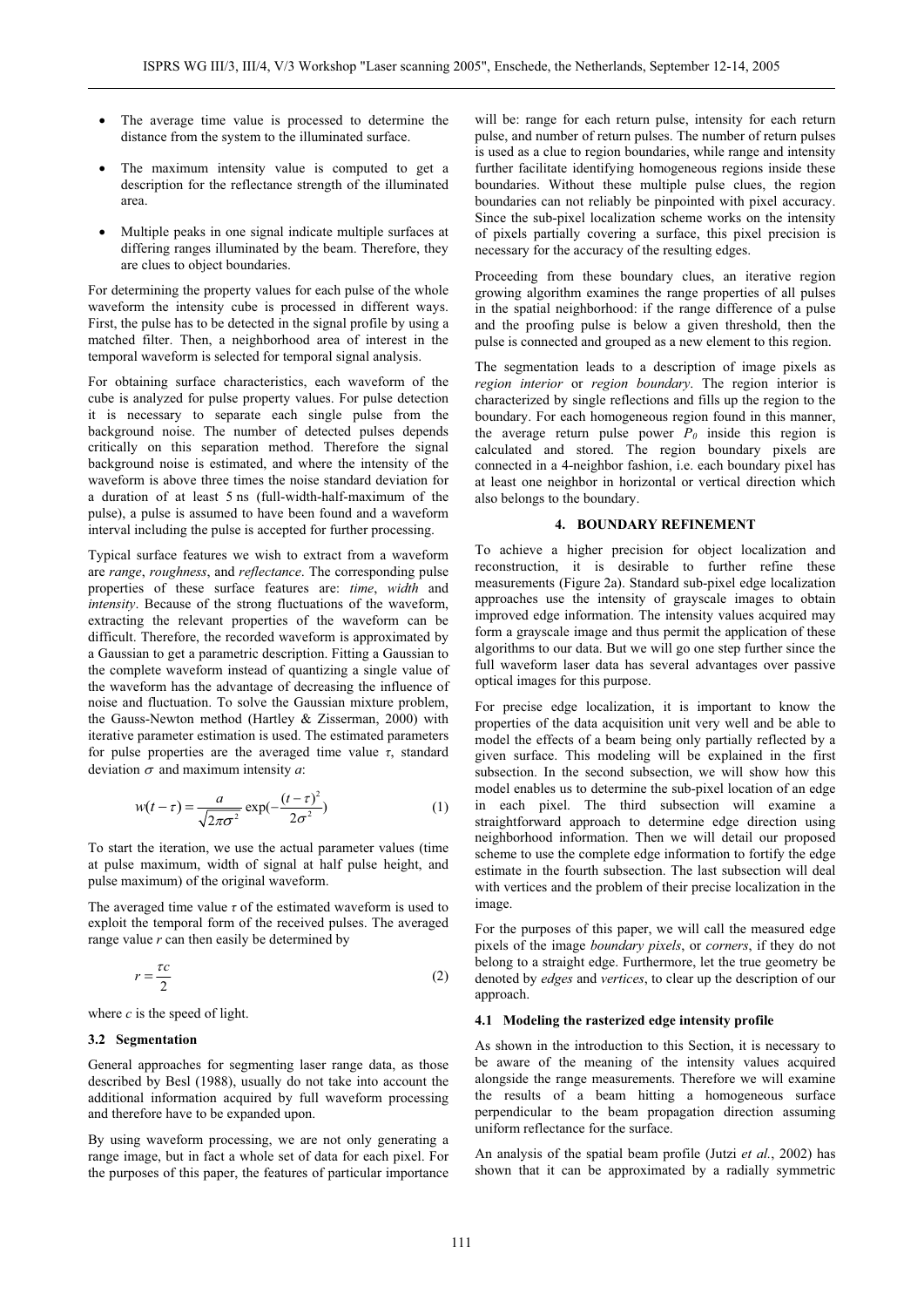

Figure 2. Edge estimation (Pixels labelled *I* are inner region pixels, *O* are outside pixels, and *B* are boundary pixels): a) sample of edges  $\bar{e}_1$ ,  $\bar{e}_2$  and  $\bar{e}_3$ , b) estimated edges by considering the distance from the beam center *d*, c) possible edges tangential to two circles, d) final edge by using the signs of *di*

Gaussian distribution for the sake of simplicity. For the case of the beam partially hitting the surface, we assume the object edge to be straight. In reality, this is not a very strong demand, since the edge has to be essentially straight only for the extent of the beam. Furthermore, we let the edge be parallel to the ycoordinate axis. Because of the radial symmetry of the beam profile, the results can then be generalized to arbitrary edge orientations. If we let *d* the distance of the surface edge to the beam center,  $\sigma$  the standard deviation of the beam profile and  $P_0$ the average beam power inside the region (q.v. Section 3.2), we find the reflected beam power to be

$$
P_B(d) = \frac{P_o}{\pi \sigma^2} \int_{-\infty}^{a} \int_{-\infty}^{d} e^{-\frac{x^2 + y^2}{\sigma^2}} dx dy = \frac{P_o}{\sqrt{\pi \sigma^2}} \int_{-\infty}^{d} e^{-\frac{x^2}{\sigma^2}} dx
$$
 (3)

This integral can be described by the complementary error function

$$
P_B(d) = \frac{P_o}{2} erfc(-\frac{d}{\sigma})
$$
\n(4)

Figure 3a shows a plot of the beam intensity versus the edge offset. Here, the grid spacing is 2*f* and the standard deviation of the Gaussian used to model the beam profile is *f*/3.

#### **4.2 Sub-pixel edge localization in each pixel**

Looking at a boundary pixel, we can easily acquire the edge distance from the beam center  $d<sub>S</sub>$  by inverting the above relationship (using standard numerical procedures) and applying it to the measured return pulse power  $P_B$ . However, it is impossible to estimate the edge orientation using only a single pixel (Figure 2b). Therefore we now have a circle with radius  $d<sub>S</sub>$  around the beam center and know that the edge has to be a tangent to this circle (Figure 3b).

To determine the orientation of this tangent, and along with it the orientation of the edge, we have to use neighborhood information to further restrict the edge hypotheses.

# **4.3 4.4 Estimating tangents in 2 neighborhood edge pixels**

A very simple approach consists of using a neighborhood boundary pixel to reduce the problem's degrees of freedom. If we have hints that both of these pixels belong to the same straight object edge, we can use their combined information to estimate the edge. We are looking for a line that is tangential to two circles (radii  $d_1$  and  $d_2$ , respectively). This problem generally has four different solutions (Figure 2c), mathematically. From the intensity response, we know which side of the beam center the tangent passes through, since we

actually get a signed result for  $d_1$  and  $d_2$ , corresponding to the measured intensity being smaller or larger than 50% of the intensity inside the region (Figure 3a  $\&$  b). If the signs of these two radii are different, the correct edge solution is one of the two tangents crossing between the circles, else one of the outer tangents.

From the segmentation step it is already known which side is the inner and which is the outer side of the boundary, i.e. we know where the boundary is connected to the region. Again, watching the signs of  $d_1$  and  $d_2$ , we know which of the two remaining solutions to choose (Figure 2d, in this case both of the signs are negative).

However, this straightforward approach is very sensitive to noisy data, since it does not use an over-determined system of equations. We will be applying our method to urban areas, where we assume much longer edges to be present. This full edge information can be used to gain higher precision results.



Figure 3. a) Edge  $\bar{e}$  with distance  $d_S$ , b) Integration over the spatial beam profile (the grid spacing is 2*f*)

## **Complete edge localization**

To use the complete information available for any given edge, we first have to determine the set of boundary pixels belonging to that edge. In the description of the segmentation algorithm, we already explained how to find region boundaries (Section 3.3). This boundary is transformed into a polygon, at first taking each pixel as a vertex (solid line in Figure 4). If there are any pixels in this list occurring more than once, all of their instances are removed. We do this because we assumed each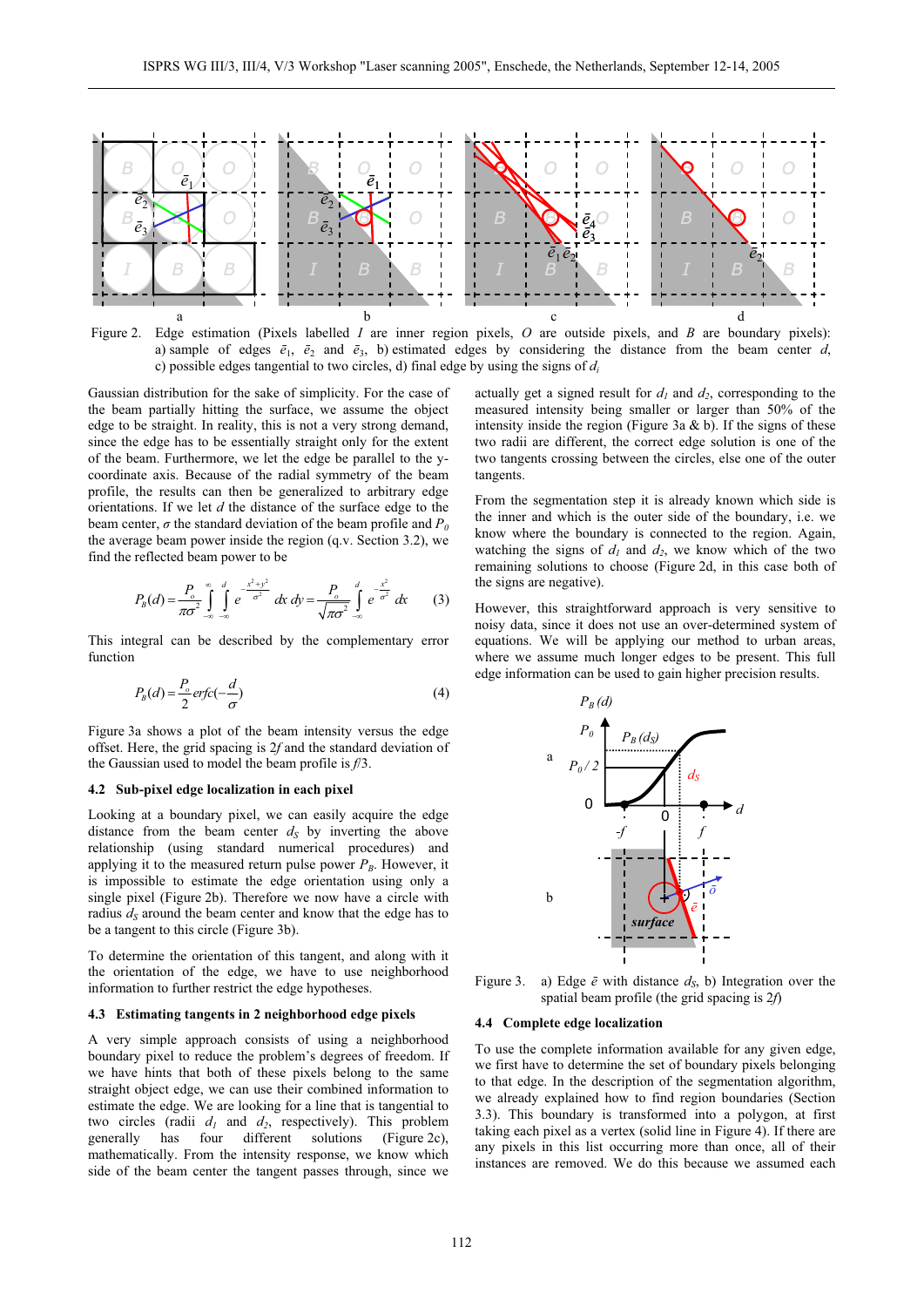pixel to belong to only one edge, therefore mixed pixels are not allowed to appear in our calculation.

This vertex list is then pruned by removing all vertices not significantly affecting the polygon contour. This is achieved by tentatively removing each vertex in turn from the contour (dashed line) and calculating the distance of the new polygon (dotted line) to all boundary pixels along this edge. If the largest of these distances *g* is smaller than one half pixel, the vertex is removed permanently. This step is repeated until no more vertices can be removed.



Figure 4. Region boundary simplification

The last polygon found in this fashion is now a pixel-precise estimate of the region boundary, composed of a minimal number of vertices and edges of maximal length. To increase the precision of our estimates for each of these edges, we select the set of all boundary pixels along this edge, leaving out the vertices themselves because of our assumption of pixels fully belonging to straight edges.

For this set of *k* points,

$$
(\vec{p}_i)_{i \in \{1, 2, 3, \dots, k\}} \subset \mathfrak{R}^2 \tag{5}
$$

we calculate the edge distances *di* from the pixel intensity and solve the optimization problem

$$
J = \frac{1}{2k} \sum_{i=1}^{k} (\vec{np}_i - c - d_i)^2
$$
 (6)

for the edge normal  $\vec{n}$  and the edge offset to the coordinate origin *c*.

As we see, the functional connection between  $P_B$  and  $d$  does not appear in the formula. Therefore the above problem is a fairly standard optimization problem. Going back to the image, if we replace each intensity value  $P_B$  by the associated value  $d$ , Equation 6 corresponds to a standard edge localization problem in grayscale images. However, we now have the advantage of knowing our edge models exactly and can present a finer solution than those typically found for passive imagery. Parameterizing the edge normal  $\vec{n}$  by its direction ( $\vec{n} = (\cos \varphi, \theta)$  $sin \varphi$ ), we have a simple two-dimensional optimization problem, though it is nonlinear in  $\varphi$ . We solve for  $\varphi$  using the trust region approach by Coleman & Li (1996). The edge offset to the origin *c* can then be estimated by

$$
\hat{c} = \frac{1}{k} \sum_{i=1}^{k} (\overrightarrow{np}_i - d_i) = \overrightarrow{n} \cdot \overrightarrow{p} - \overrightarrow{d}
$$
\n(7)

which is very simple to solve.

#### **4.5 Estimating vertices**

Due to the modeling approach, our edge model is correct only for straight edges and incorrect for vertices or curves. Therefore we have been explicitly leaving out corner pixels in the edge localization step. Do determine the vertices of the depicted geometry, we calculate the intersections of every pair of neighboring edges.

We chose this approach since the connection of vertex location with the measured intensity is very ambiguous. Furthermore, corners are usually darker and thus more strongly affected by the detector noise. Tying their information in to our optimization problem would complicate matters, remove the independence of neighboring edge localization problems, and does not promise much gain.

## **5. EXPERIMENTAL VALIDATION**

To test the algorithms, we created several images with various resolutions, by the method described in Section 2. The example presented here has a size of ten by ten pixels. In all of the images, the solid line is the ground truth geometry used for image generation, whereas the dashed line shows the result of the individual processing steps.

The range image depicted in Figure 5a is actually a range segmentation result, i.e. the white pixels designate returns from the examined surface. Figure 5b shows the intensity measurement at the range of the surface. The image was brightened to enhance the visibility of the overlay lines – the darkest gray actually stands for zero measured intensity.

The boundary segmentation algorithm presented in Section 3.3 results in the boundary polygon shown in Figure 5c. The boundary simplification method (Section 4.4) reduces this polygon to the correct five vertices, resulting in Figure 5d. These two images are typical results using only pixel-precise edge localization (for example, if no intensity information is available).

The next image (Figure 5e) shows the corner and boundary masks used for the sub-pixel edge localization algorithm. The black pixel [3|2] is a boundary pixel, but it was not used for boundary simplification and edge localization, since it belongs to two of our edges (compare Figure 5c). The image in Figure 5f shows the result of the sub-pixel edge localization.

Figure 6a and b show two tests with noisy images. For both of these images, it has been assumed that the proper region boundary pixels can still be extracted from the waveform information. For Figure 6a, Gaussian noise with standard deviation 0.1 has been applied to the image. Figure 6b shows the limits of the algorithm at a noise level of 0.3.

| Orientation error [°] |      |      |      |      |  |
|-----------------------|------|------|------|------|--|
| Noiseless case        | 0.00 | 0.64 |      | 0.04 |  |
| Noise 0.1             |      | 1.86 | 0.19 |      |  |
| $\sqrt{N}$ Noise 0.3  |      | በ 34 | 39.7 |      |  |

Table 1. Edge orientation errors in degrees; Edge A is the horizontal edge at the top of the image, the remaining edges follow clockwise.

| Localization error [pixels] |      |      |      |      |      |
|-----------------------------|------|------|------|------|------|
| Noiseless case              | 0.09 | 0.05 | 0.06 | 0.05 | 0.03 |
| Noise $0.1$                 | 0.24 | 0.20 | 0.13 |      |      |
| Noise $0.3$                 |      | 0.30 | 1.04 | 0.68 | 0.09 |

Table 2. Edge localization errors in pixels; The localization error measures the maximum distance of the vertices of the edge estimate to the straight line extension of the ground truth edge.

The results of the edge localization are very accurate, despite the low resolution. The vertex positions are generally precise up to about a tenth to a twentieth of a pixel. Tables 1 and 2 give a detailed result of the errors acquired for the edges. While the performance of the algorithm degrades with noisy data, it is